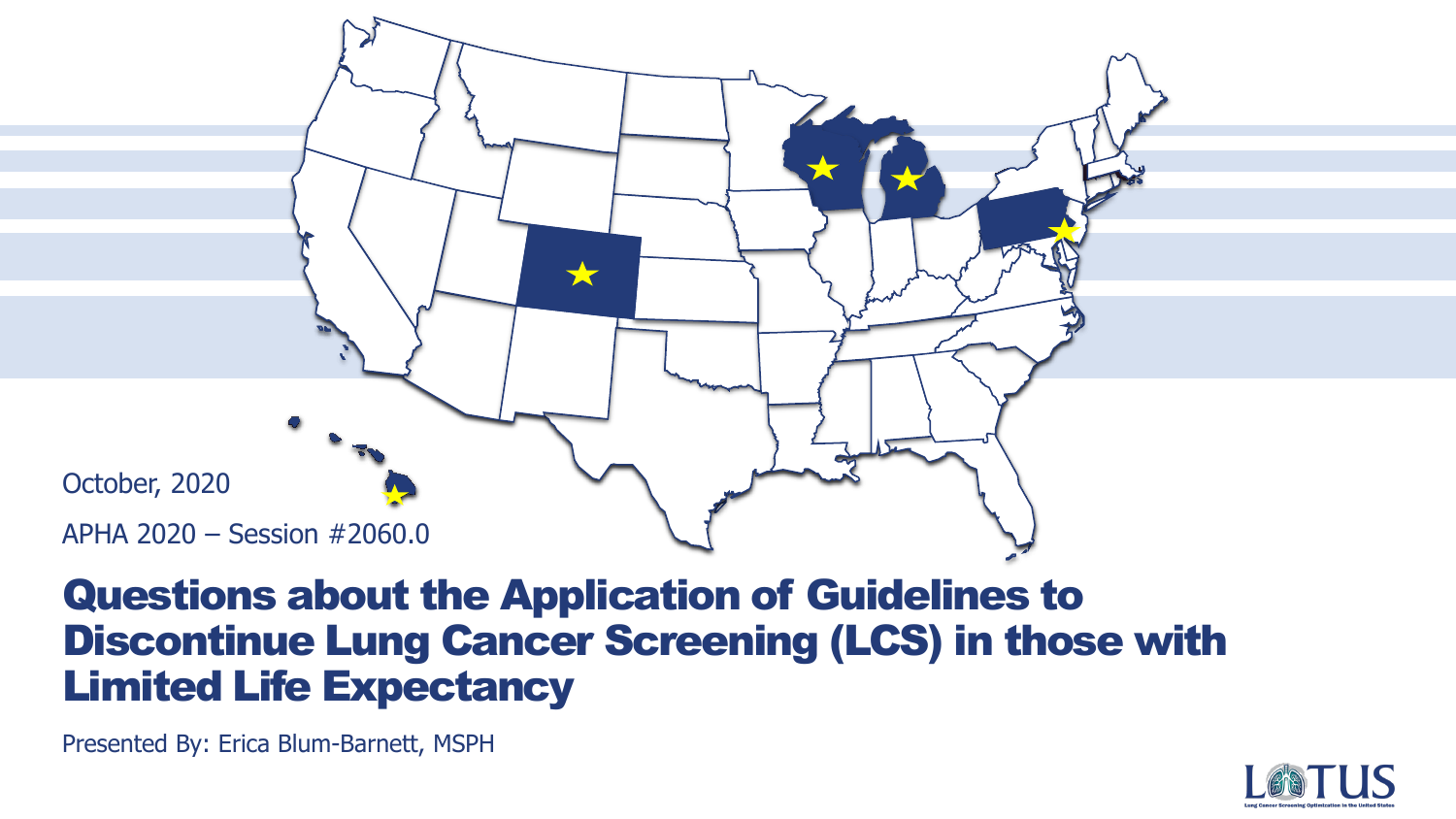# Main Findings

• Across 5 U.S. integrated healthcare systems, Non-White and Hispanic groups are differentially impacted by guidelines that suggest discontinuation of lung cancer screening (LCS) for those with limited life expectancy.

#### *Figure 1. Lung Cancer Screening Optimization in the United States (LOTUS) Research Center*



Wisconsin Marshfield Clinic Health System - Mixed Model Robert Greenlee, PhD, MPH

**Metropolitan Detroit, MI** Henry Ford Health System - Mixed Model Christine Neslund-Dudas, PhD



Greater Philadelphia, PA University of Pennsylvania - Academic Med Ctr Anil Vachani, MD, MS & Katharine A. Rendle, PhD, MSW, MPH

#### Colorado

Kaiser Permanente Colorado - Integrated Care Debra P. Ritzwoller, PhD

#### Hawaii

Kaiser Permanente Hawaii - Managed Care Stacey A. Honda, MD, PhD

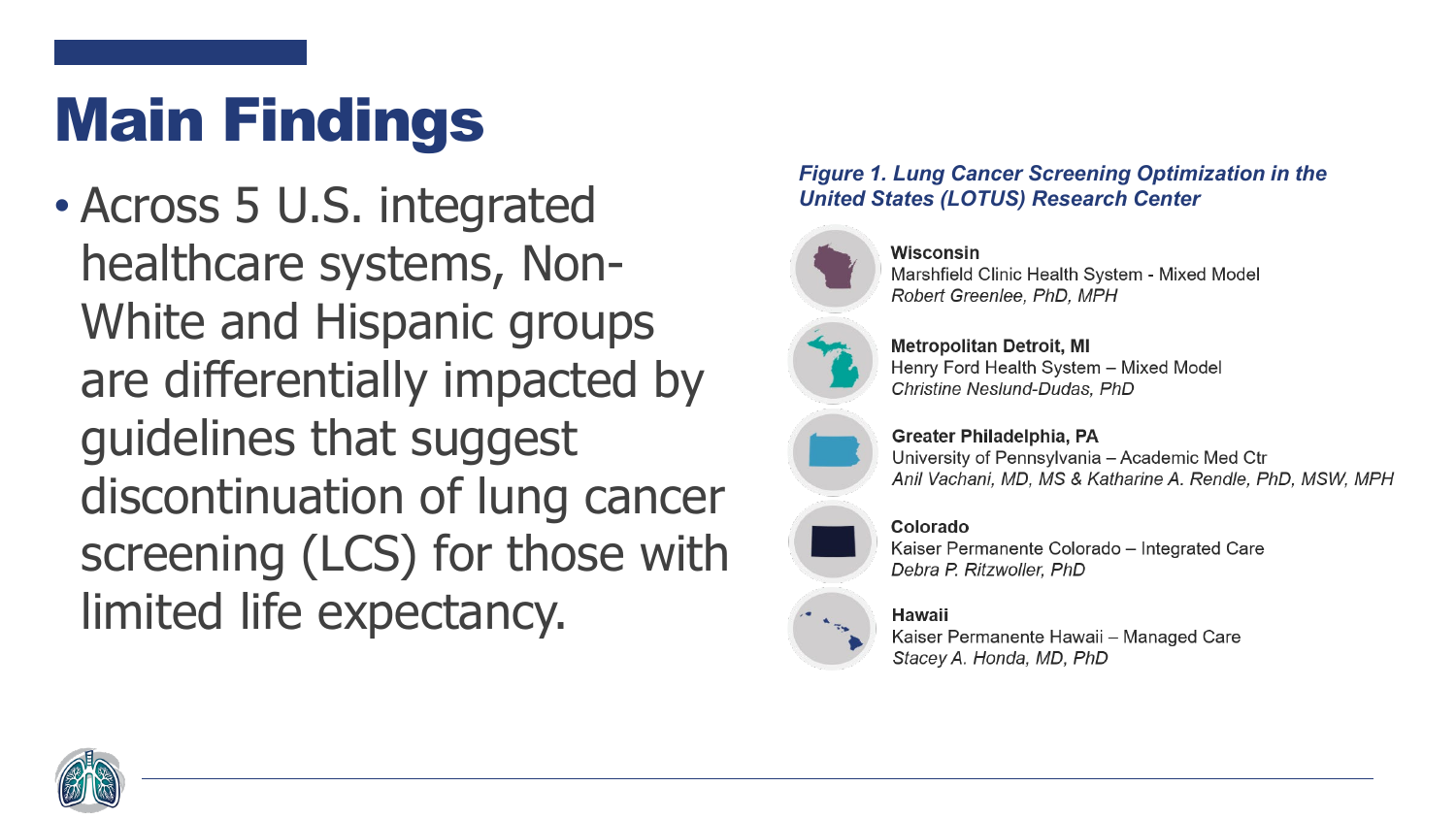### Intro

- Populations at risk for developing lung cancer due to an intensive smoking history tend to have a higher comorbidity burden relative to individuals at risk for other types of screening detected cancers. This includes many historically marginalized populations that are at high risk for lung cancer due to their smoking history but who also have a large comorbidity burden that limits life expectancy.
- This study examines whether guidelines that recommend discontinuation of LCS for those with limited life expectancy may result in increased disparities.

### Methods

We calculated the Charlson/Deyo comorbidity index for each patient and stratified those with 4 co-morbidities or more by:

- Race/Ethnicity
- Education and Percent Poverty level *(as measured by Census SES proxies)*
- Age
- Sex
- Health system

Differences in the distribution of patient characteristics between co-morbidity categories was evaluated using the chi-square test.

#### *Table 1. 2014 USPSTF\* guidelines for LCS*

| Age                                      | Age 55 to 80 years                                                                                                                                                                                                                 |  |
|------------------------------------------|------------------------------------------------------------------------------------------------------------------------------------------------------------------------------------------------------------------------------------|--|
| <b>Tobacco</b><br><b>Smoking History</b> | 30 pack-year smoking history                                                                                                                                                                                                       |  |
| <b>Smoking Status</b>                    | Current smoker or quit within the<br>past 15 years                                                                                                                                                                                 |  |
| <b>Symptoms</b>                          | N/A                                                                                                                                                                                                                                |  |
| <b>Discontinue</b><br><b>Screening</b>   | Screening should be<br>discontinued once a person has<br>not smoked for 15 years or<br>develops a health problem that<br>substantially limits life<br>expectancy or the ability or<br>willingness to have curative lung<br>surgery |  |

\*United States Preventive Services Taskforce

**All LOTUS sites follow USPSTF guidelines to implement LCS**

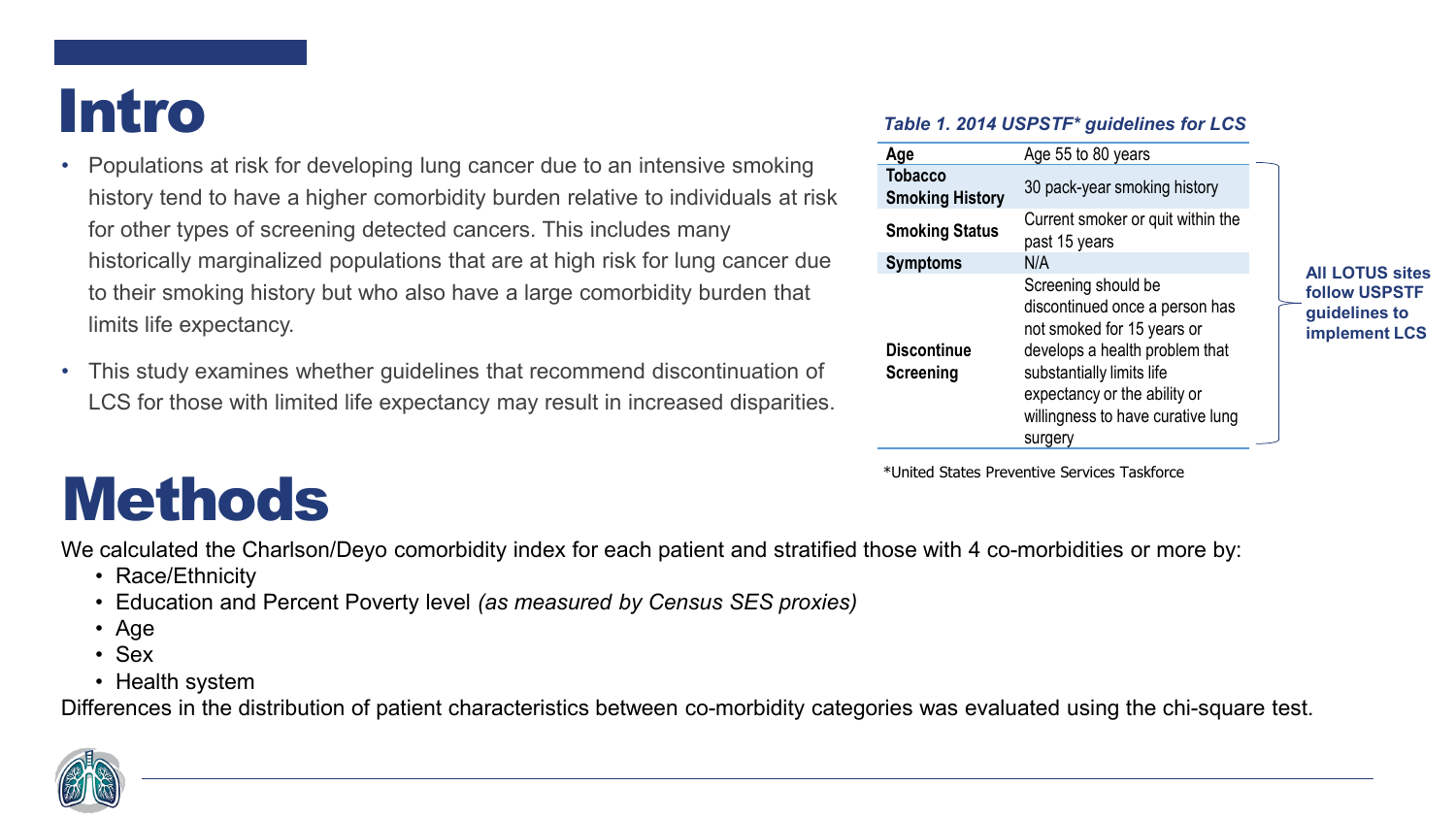## **Results**

#### *Figure 2. Study eligibility waterfall based on USPSTF guidelines for LCS Screening*



#### *Figure 3. Income: Percent of population with 4 or more comorbidities stratified by percent households below poverty level income*



*Figure 4. Education: Percent of population with 4 or more comorbidities stratified by percent attainment of associate's degree or greater* 



#### *Figure 5. Percent of population with 4 or more comorbidities stratified by Race/Ethnicity p-value: < .0001*



*Figure 6. Percent of population with 4 or more comorbidities stratified by Sex and Age p-value: < .0001*

|                     | % 4 or more Co-Morbid Conditions |
|---------------------|----------------------------------|
| <b>Sex</b>          |                                  |
| Female              | 3.5%                             |
| Male                | 4.3%                             |
| Age as of 1/1/2019  |                                  |
| $55 - 59$ years     | 1.7%                             |
| $60 - 64$ years     | 2.9%                             |
| $65 - 69$ years     | 4.7%                             |
| $70 + \text{years}$ | 8.4%                             |

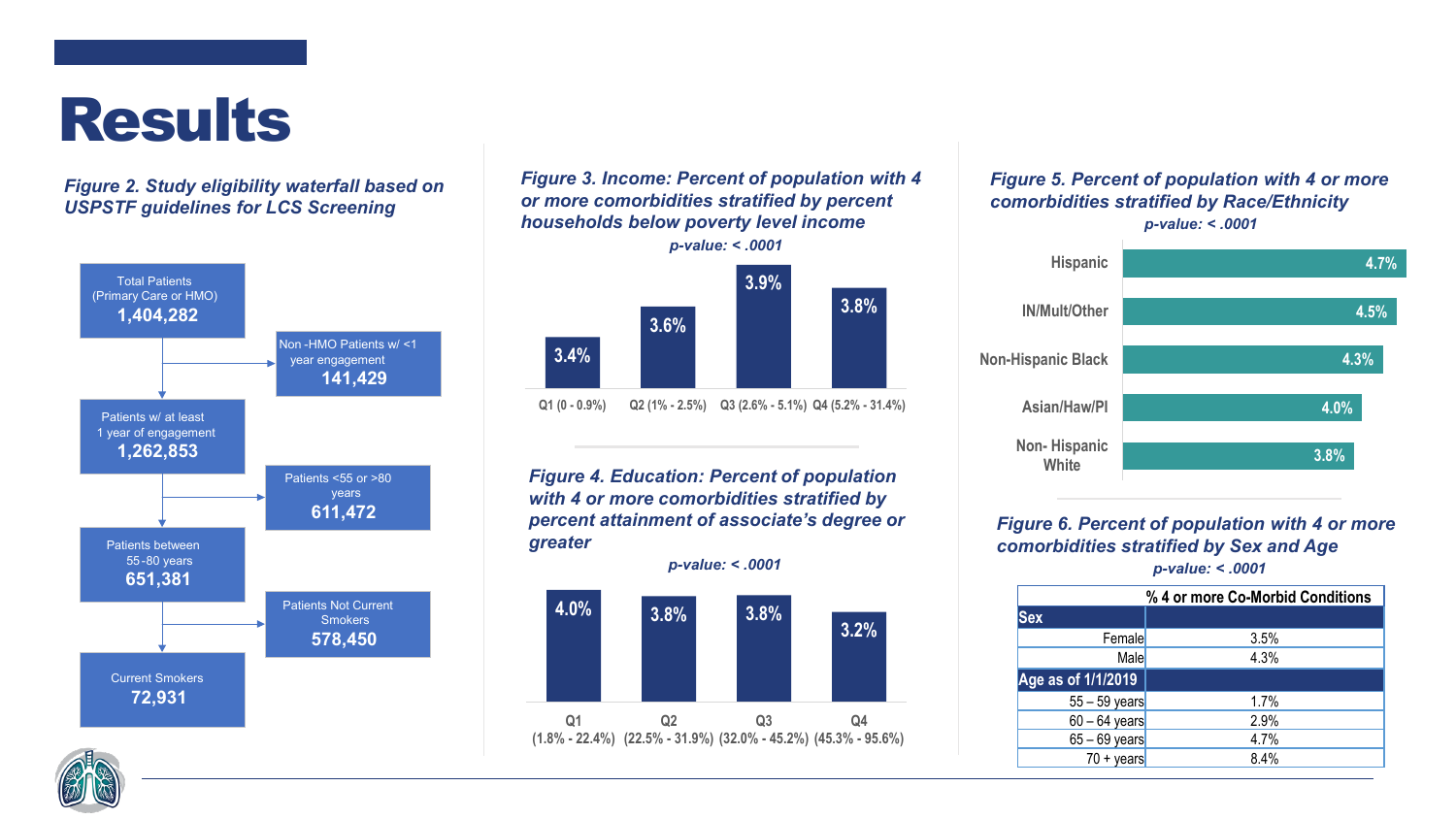# Future Direction

As health systems work to follow USPSTF guidelines that recommend stopping LCS in those with limited life expectancy, they need to ensure that the implementation of LCS does not exacerbate lung cancer morbidity and mortality disparities in historically marginalized populations.

Consideration of ethics, personal decision-making, LCS risks, and LCS benefits is needed to implement LCS programs that are patient-centered and promote equity.